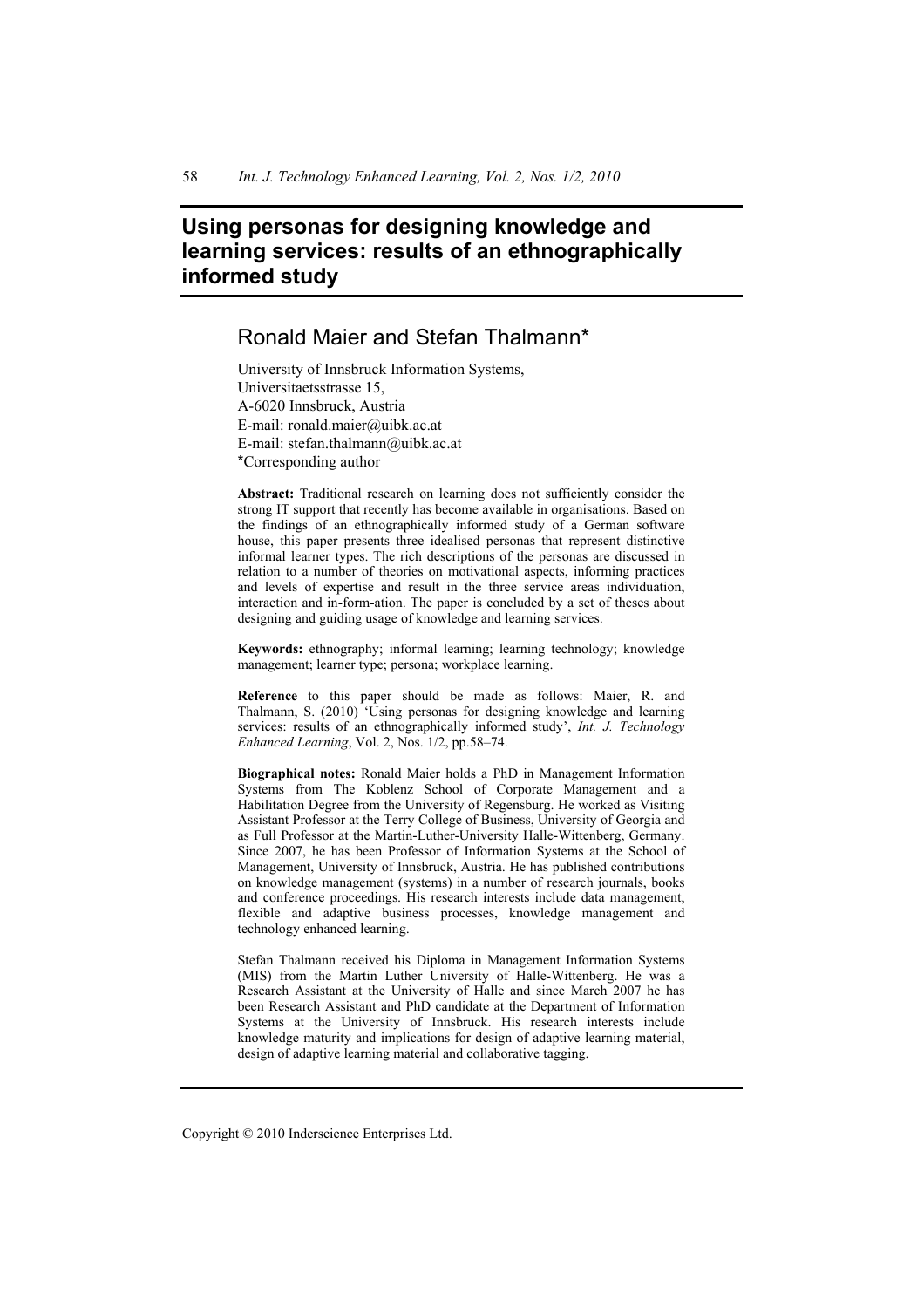### **1 Introduction**

A number of developments could be observed over the last years that have affected Information-Technology (IT)-supported knowledge management and technologyenhanced learning. There is much more awareness about the importance of knowledge work (Blackler, 1995) and of workplace learning (Illeris, 2003) or informal learning (Rogers, 2006). While in many organisations knowledge workers are busy trying new alternatives for production of contents, for networking and for self-guided learning, questions arise how these activities can be coordinated or, in the best sense of the word, can be guided so that they are in line with organisational goals. Moreover, one has to keep in mind that knowledge workers are a quite heterogeneous group of people with differing needs, work routines and learning types.

Informal learning in workplace situations is embedded in everyday problem solving situations and people learn through mistakes and in interactive negotiations with colleagues (Collin, 2006). With the increasing diffusion of IT in workplace settings, IT becomes more and more important for informal learning. Web 2.0 (O'Reilly, 2005) applications target flexible support of individuals and allow for a less-restricted opportunity to achieve learning goals with the help of IT and thus seem to be a promising solution. Although many knowledge workers are heavily engaged in attempts to benefit from these new applications, workplace studies are scarce that analyse what is going on in organisations in terms of workplace learning and how guidance of these collaborative knowledge management activities could be designed.

This paper reflects on the activities currently performed in business organisations in the realm of workplace learning. Specifically, the paper presents three richly described personas. The personas build on empirical data which was collected in an ethnographically informed study of a German system house with 400 employees performed in May–June 2008 as part of the EU FP7 IP MATURE (www.mature-ip.eu). Although there is an agreed need for empirical foundation of personas in practice, personas up to now have been mainly developed by designers based on their fictions (Chang et al., 2008). The main aim of this paper is to provide personas based on rich empirical data in order to stimulate discussions about how organisations should go about benefiting from (collaborative) learning technology. The paper discusses the personas with the help of a number of theories and develops theses that integrate the findings along the lines of the three main strands of workplace learning that we found in the field work: individuation, interaction and information.

#### **2 The persona concept**

Modelling personas is one promising approach to characterise user needs, work routines and learner types. Personas are useful in order to understand potential users in terms of their needs, goals and characteristics regarding their future intended system usage. A persona is a precise description of a user's characteristics and what he or she wants to accomplish (Cooper, 1999) and represents a class of target users that is described with rich information (Aoyama, 2007). Besides its usage for software designers, personas can be used for communication with clients and stakeholders (Chang et al., 2008). Enterprise modelling approaches typically offer concepts for modelling job positions, person types and roles. Personas most closely resemble person types with the explicit focus on giving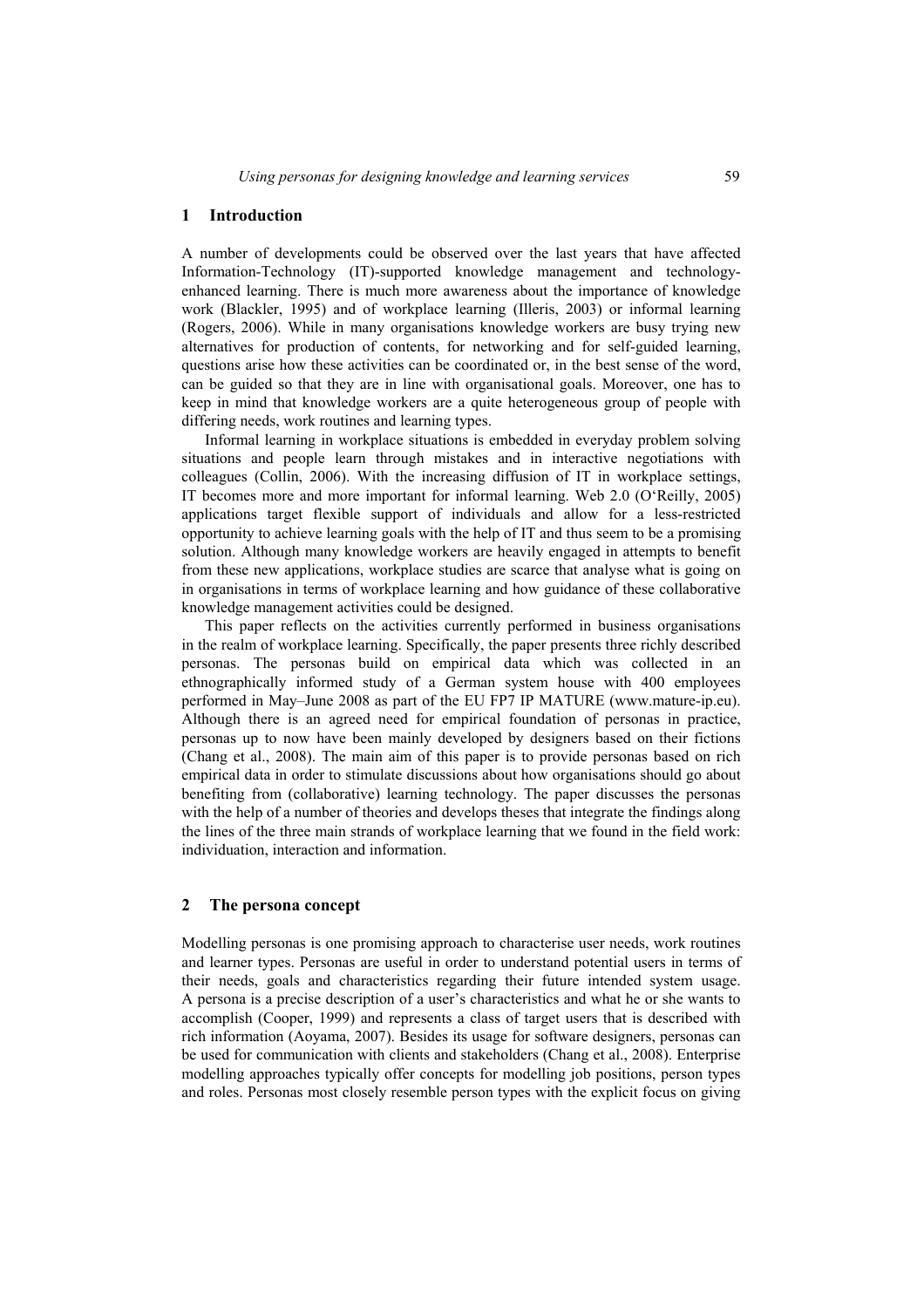rich and 'extreme' descriptions of typical future users. These are aimed at 'becoming alive' in discussions between stakeholders in software development projects consequently fostering user-centred software design.

A persona should be based on sound empirical fieldwork, mainly qualitative data gathered through interviews or ethnographic fieldwork (Cooper and Reimann, 2003). A persona can be developed according to a single human being (Cooper, 1999) or as a mash up of users with aggregated characteristics (Chang et al., 2008). In any case, descriptions should be consistent and the persona should be understood as one individual. As big advantage, the targeted audience of personas develops an own picture of the persona as a human being. There is evidence that the audience typically tries to consider the personas' characteristics in communication and design activities (Chang et al., 2008). In order to reach its full potential, personas must come to life in the designers' minds. They can talk much more easily about the needs and goals of a persona than about abstract requirements (Blomquist and Arvola, 2002).

Personas are part of the user-centred design approach which primary focuses on requirements of the potential user group. A system should be designed according to one primary persona whose needs are considered predominantly (Randolph, 2004). Thereby, personas form important communication media within the team of designers (Blomquist and Arvola, 2002).

A persona could be characterised by descriptions about identifying details, roles and tasks, skills and knowledge, context and environment as well as goals and motivations (Pruitt and Adlin, 2006). Godwin proposes to identify behavioural patterns and characteristics during ethnographic fieldwork. Most of these patterns have ranges with two ends in which the persona should be positioned in one extreme (Goodwin, 2002). As a result of our empirical fieldwork, we identified 17 characteristics and behavioural patterns which can be mapped to the dimensions from (Pruitt and Adlin, 2006). In our case, the personas are identified by *name*. A *motto* provides a personal touch and helps to imagine the persona as individual.

Roles and tasks are represented by *role*, a description of the *workplace* of our persona as well as her individual handling of tasks, called *task management*, which provides a rich picture of the persona's daily business.

Skills and knowledge are represented by descriptions about the persona's *education and professional background*. An important aspect for the design of learning technology is the persona's *learning* strategy, handling of *knowledge* and *formal trainings*.

Context and environment show the persona's interaction possibilities and are represented by descriptions about the community, e.g., the *reaction to requests* from colleagues and the persona's *communication strategy*. Furthermore, descriptions about frequently used *content types,* what *structures* are used for organising contents and *important tools* show the persona's available IT infrastructure.

Descriptions about goals and motivations can be found in the persona's *motivation* and *problem solving* approach which is highly relevant for work-based learning scenarios. The *attitude towards technology* indicates on how a persona generally perceives usefulness of IT tools considered important for designing learning technology.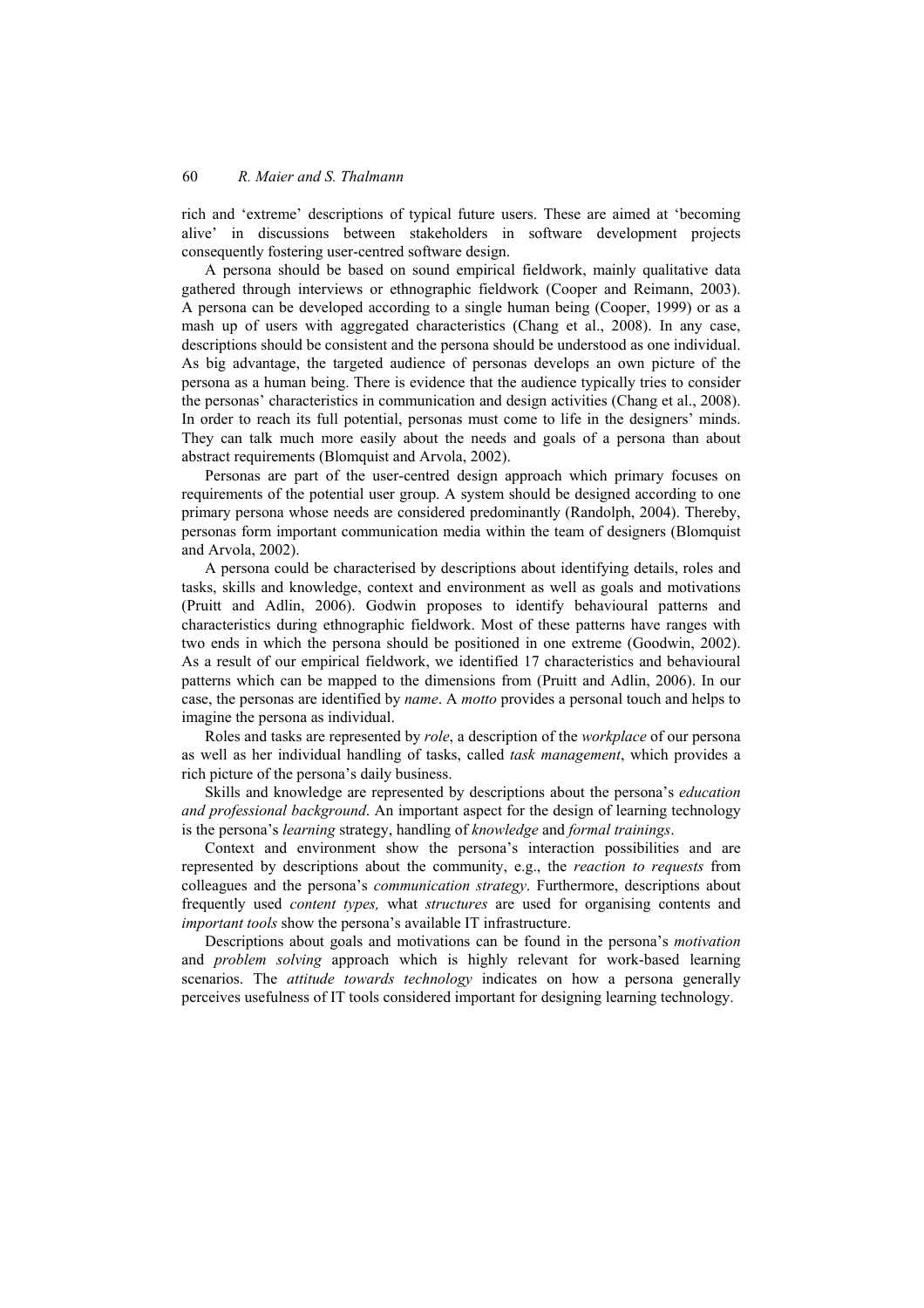# **3 Ethnographically-informed study**

Ethnographic research established in anthropology and social science was developed to investigate new cultures and social settings. Fetterman describes ethnography as "the art and science of describing a group or culture" (Fetterman, 1999). In order to allow for a detailed description of cultures and social settings, more than simple observation is necessary. In contrast to field observation which describes what happens, the key characteristic of ethnography is active participation in social settings to understand why and how things happen (Jordan, 1996; Fetterman, 1999; Lamnek, 2005).

Recently, ethnography has become more popular in other disciplines including Information Systems. Ethnography is one of the key approaches for designing CSCW systems (Harper, 2000) and is proposed for the development of personas (Cooper and Reimann, 2003). Traditional ethnographic studies are too time-intensive, costly, unfocused and too inflexible for the fast changing domain of Information Systems. Also, it is difficult to convince business organisations to open up for ethnographers for an extensive period of time. For that reason, modified versions, like rapid ethnography (Millen, 2000), seem to be more suitable in the fast changing domain of information technology (Harper, 2000), also fulfilling the conditions as found in business organisations. The main idea of that modified ethnography is to save time by narrowing the focus, use several observation techniques, work collaboratively and use tools for the analysis (Millen, 2000). Usually, these studies are realised in workplace situations, with highly situated work practices and a need for specific support (Plowman et al., 1995). Especially in such situations, workers often solve problems without being even aware that a problem has occurred (Jordan, 1996). Because of the ability to catch those situations and to describe them, rapid ethnography, or an ethnographically informed field study, seems to be a more suitable approach for investigating such situations.

Only until recently there was a general lack of workplace studies resented for quite some time in organisation science (Barley and Kunda, 2001) which is equally true for studies in organising the use of information systems. Some descriptions of learning practices can be found in Collin (2006) or Dehnbostel et al. (2005). Studies describing learner types which can be associated with one person or linked to information technology are rather scarce.

Eraut and Hirsh (2007) distinguish an individual and a social perspective on learning and describe modes for learning at work. In the field of pedagogy, a broad variety of learning types can be found. Coffield et al. (2004) provide a good overview of the 13 most influential models in the field. The concept of situated learning postulated learning as highly situated and depending on participating people (Lave and Wenger, 1991). This paper moves beyond these traditional learning types with respect to the identification of common types of persons which predominantly learn informally at the work place with the main goal to inform the design of learning technology.

We realised our ethnographically informed study within the EU FP7 IP  $MATURE<sup>1</sup>$ in a German IT systems house. The company was chosen based on a prior long-standing relationship during which the authors of this paper created close personal relationships with many of the people involved in the field work. We used a time-division grid approach to use our scarce time more effectively. We started with one week of ethnographic fieldwork. Thereby, each author of this paper worked intensively as an ethnographer with one small team and selected people for the phase of self-description. In the following three weeks, selected people should identify situations in which they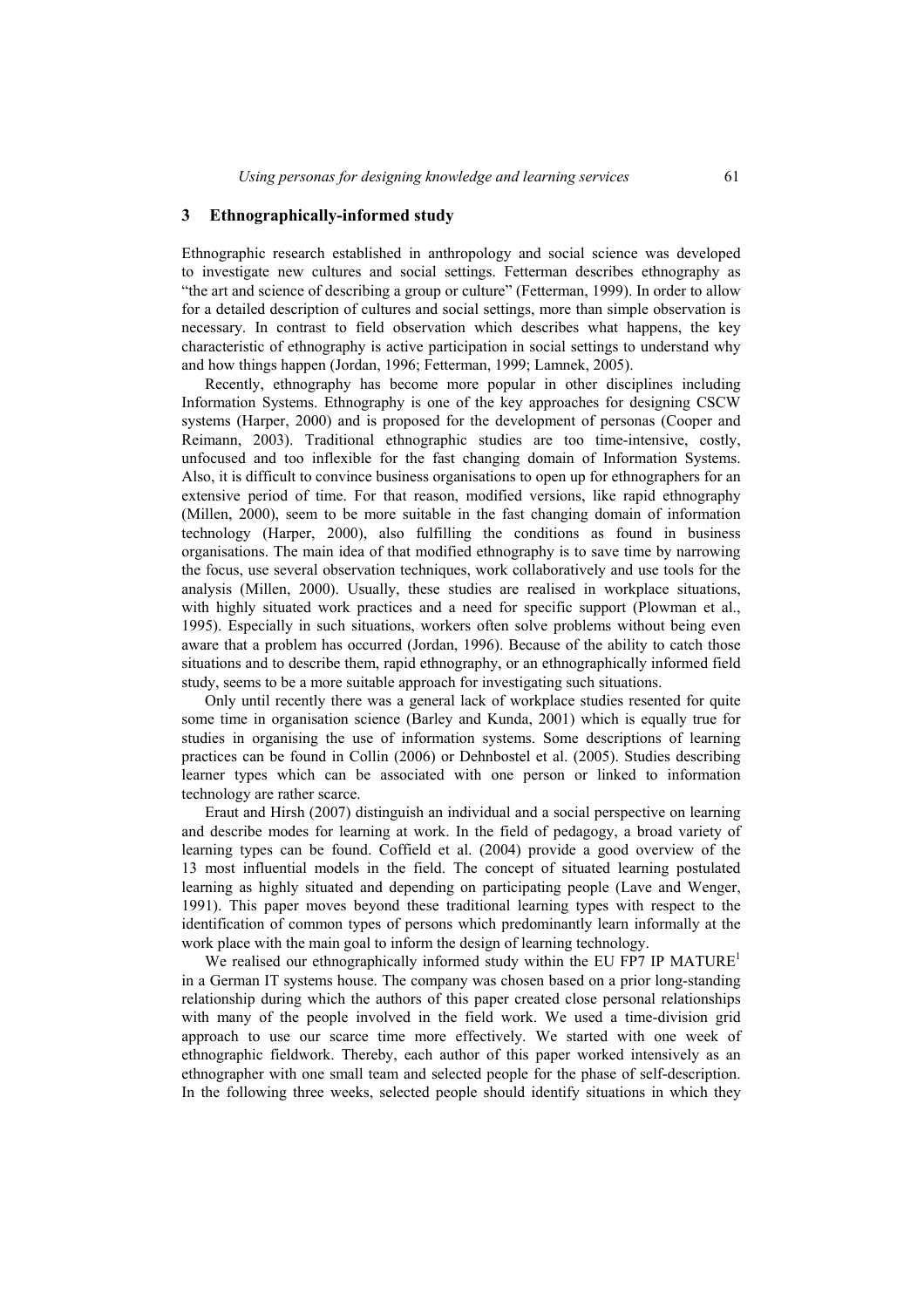handle knowledge in a non-routine way and report them to the ethnographers. Finally, a second week of fieldwork was realised and the reported situations from the three prior weeks were discussed. Thus, we were able to collect data about a five weeks' period during which people were engaged in different tasks and phases of projects.

During our field work, writing field-notes and reflecting them, we realised that informal learning is the dominant way of knowledge transfer. We discussed about the different types of informal learning that occur and about the associated persons. In these repeated discussions, we identified three idealised informal learning types which could be backed by our field data. Personas were formed by merging characteristics from several real persons. The base structure of each persona is associated with one real-world person. In the following, these three idealised informal learner types are described in an exaggerated way, based on our collected field data.

# **4 The do-it yourself type**

The real-world persons that have been ethnographically studied to form this persona work as technical staff, e.g., application programmers. The persona is described in the following according to the criteria described in Section 2.

| Name                                               | Sally                                                                                                                                                                                                                                                                                 |
|----------------------------------------------------|---------------------------------------------------------------------------------------------------------------------------------------------------------------------------------------------------------------------------------------------------------------------------------------|
| Motto                                              | If I have not seen it working, I do not believe it anyways                                                                                                                                                                                                                            |
| <b>Education</b> and<br>professional<br>background | She has a Bachelor's degree in Computer Science and has been employed<br>for four years                                                                                                                                                                                               |
| Role                                               | She likes precise task descriptions and written documentations and therefore<br>she documents her working solutions precisely and completely                                                                                                                                          |
| Workplace                                          | She shares her office with five co-workers, engaged in similar tasks and<br>problems. She feels comfortable inside her familiar environment                                                                                                                                           |
| Learning                                           | Sally has to continuously acquire new knowledge to fulfil her tasks.<br>Sally's demand for learning occurs during execution of work tasks. Usually,<br>she learns during problem solving                                                                                              |
| Knowledge                                          | She needs knowledge about, e.g., configuration parameters and their<br>consequences, systems interfaces and underlying procedures or client<br>decisions. Her tasks require a wide variety of knowledge and this volatile<br>knowledge highly depends on involved systems and clients |
| Content types                                      | She always collects training materials, e.g., presentations, and stores them on<br>her local disk. Besides that, she maintains a rather large collection of product<br>documentation, personal notes, relevant e-mails, business/system proposals<br>and configuration summaries      |
| <b>Structures</b>                                  | She organises her workspace according to her own hierarchical structure,<br>based on topics                                                                                                                                                                                           |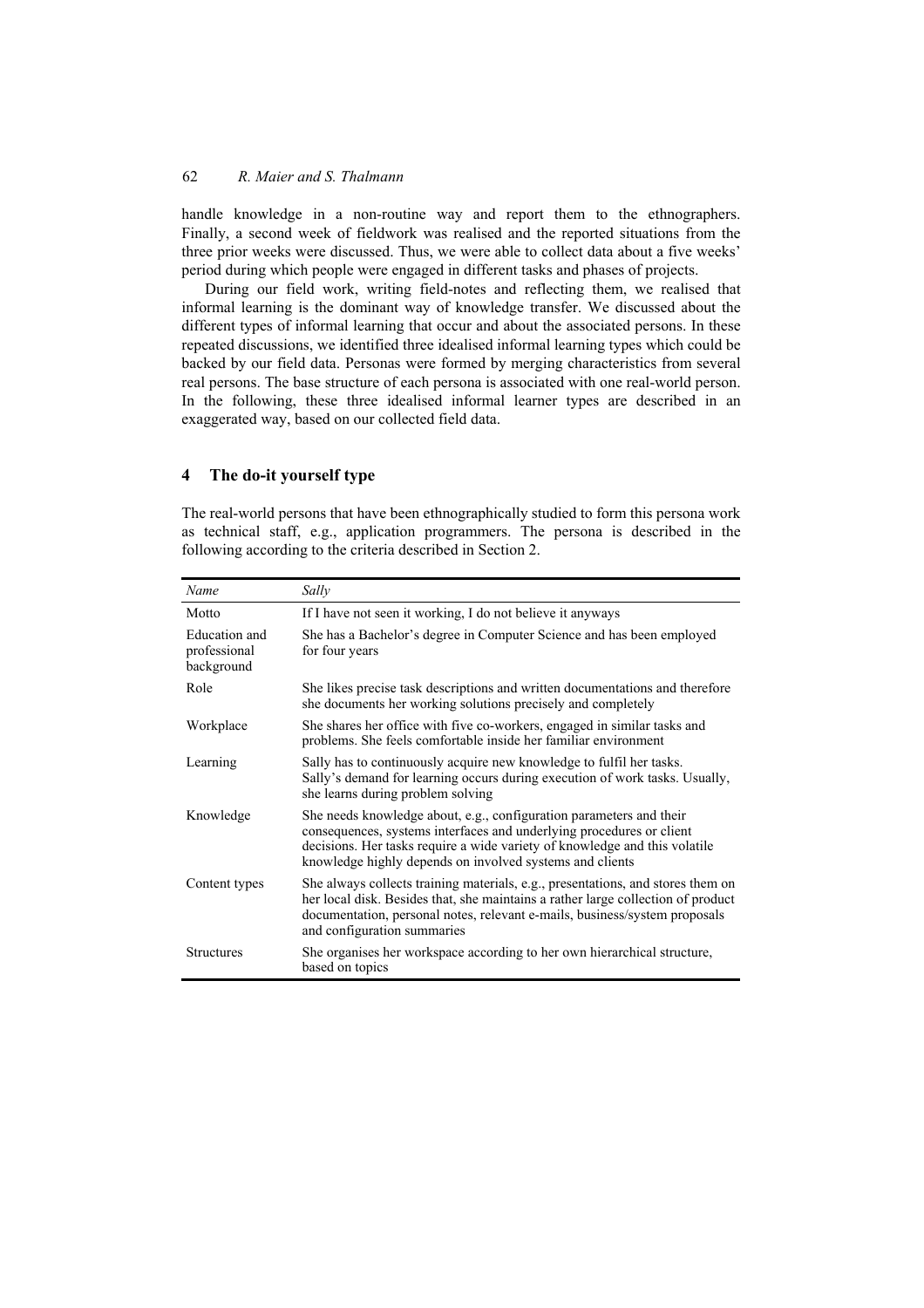| Name                           | Sally                                                                                                                                                                                                                                                                                                                                                                                                                                                                                                                                                                                                                                                                                                                                                                                                                                                                                                                                                                                                                                                                                                                                                                                                                                                                                                                    |
|--------------------------------|--------------------------------------------------------------------------------------------------------------------------------------------------------------------------------------------------------------------------------------------------------------------------------------------------------------------------------------------------------------------------------------------------------------------------------------------------------------------------------------------------------------------------------------------------------------------------------------------------------------------------------------------------------------------------------------------------------------------------------------------------------------------------------------------------------------------------------------------------------------------------------------------------------------------------------------------------------------------------------------------------------------------------------------------------------------------------------------------------------------------------------------------------------------------------------------------------------------------------------------------------------------------------------------------------------------------------|
| Problem solving                | If Sally has a problem and she needs knowledge to solve it, her first approach<br>is to try something. In case of system functionalities, she changes several<br>parameters and looks at the consequences. After some unsuccessful trials,<br>she opens the system help or manuals. She has local copies of manuals and<br>training presentations and she searches in her local data. By browsing<br>through documents, she usually has some new ideas and starts some new<br>trials in the system. Should these tests be unsuccessful as well, she starts<br>searching on the internet. She uses well-known developer pages or search<br>engines to find relevant information. Again, she experiments with new<br>solution ideas directly in the system and applies her search and test approach<br>for a longer period of time. Typically, she is successful after a longer period<br>of time and returns to her works tasks. In the case of no success, she writes<br>a request in a developer forum or tries to delegate the task to a colleague<br>(typically sitting in the same room) via e-mail. After getting a response<br>in the developer forum, she occasionally writes a short thanks note to the<br>anonymous or pseudonymous provider of the information the identity of<br>whom she does not care about |
| Reaction to<br>requests        | If one of her colleagues asks her for something directly, she answers if she<br>has a proper solution. In the best case from her perspective, she can show<br>solutions directly on the affected systems. Therefore, she moves to the<br>colleague's computer and performs the solution. In this way, she avoids<br>long explanations and discussions with asking colleagues. In the case<br>she has only an assumption or a vague idea, Sally refuses the answer                                                                                                                                                                                                                                                                                                                                                                                                                                                                                                                                                                                                                                                                                                                                                                                                                                                        |
| Communication<br>strategy      | Sally principally dislikes discussions or other verbal interactions with her<br>colleagues. If a discussion occurs in her office, she ignores it and<br>concentrates on her current tasks. She likes clear task descriptions and<br>therefore writes tight e-mails that make the receiver understand if his or<br>her request was imprecise                                                                                                                                                                                                                                                                                                                                                                                                                                                                                                                                                                                                                                                                                                                                                                                                                                                                                                                                                                              |
| Formal training                | Between two and four times a year, Sally has to participate in formal<br>trainings. Welcome are trainings closely related to her current or upcoming<br>tasks with concrete solution procedures. She avoids general trainings or<br>trainings without relation to her tasks whenever possible                                                                                                                                                                                                                                                                                                                                                                                                                                                                                                                                                                                                                                                                                                                                                                                                                                                                                                                                                                                                                            |
| Important tools                | Office Software, PIM, software development environment                                                                                                                                                                                                                                                                                                                                                                                                                                                                                                                                                                                                                                                                                                                                                                                                                                                                                                                                                                                                                                                                                                                                                                                                                                                                   |
| Motives                        | Sally likes her work, especially finding solutions to given problems.<br>Furthermore she has no career ambitions. Sally is a rather defensive<br>person who likes to acquire knowledge for her own, thus following<br>a personal agenda                                                                                                                                                                                                                                                                                                                                                                                                                                                                                                                                                                                                                                                                                                                                                                                                                                                                                                                                                                                                                                                                                  |
| Task management                | Sally likes the time early in the morning and during lunch, because she can<br>work unhurriedly. Routinely, tasks are distributed in the company per e-mail<br>or task assignments in the collaboration system. Sally's project or line<br>manager or sometimes consultants delegate tasks to her. If some parts of her<br>tasks remain unclear, she thinks about it and investigates the problem by<br>browsing through related documents. Every morning, she plans her day by<br>creating a paper-based to-do-list for herself. She hates to deviate from her<br>plan; hence, she dislikes ad-hoc tasks                                                                                                                                                                                                                                                                                                                                                                                                                                                                                                                                                                                                                                                                                                                |
| Attitude towards<br>technology | As a developer, Sally is interested in the functioning and further development<br>of technology and has profound knowledge of this area                                                                                                                                                                                                                                                                                                                                                                                                                                                                                                                                                                                                                                                                                                                                                                                                                                                                                                                                                                                                                                                                                                                                                                                  |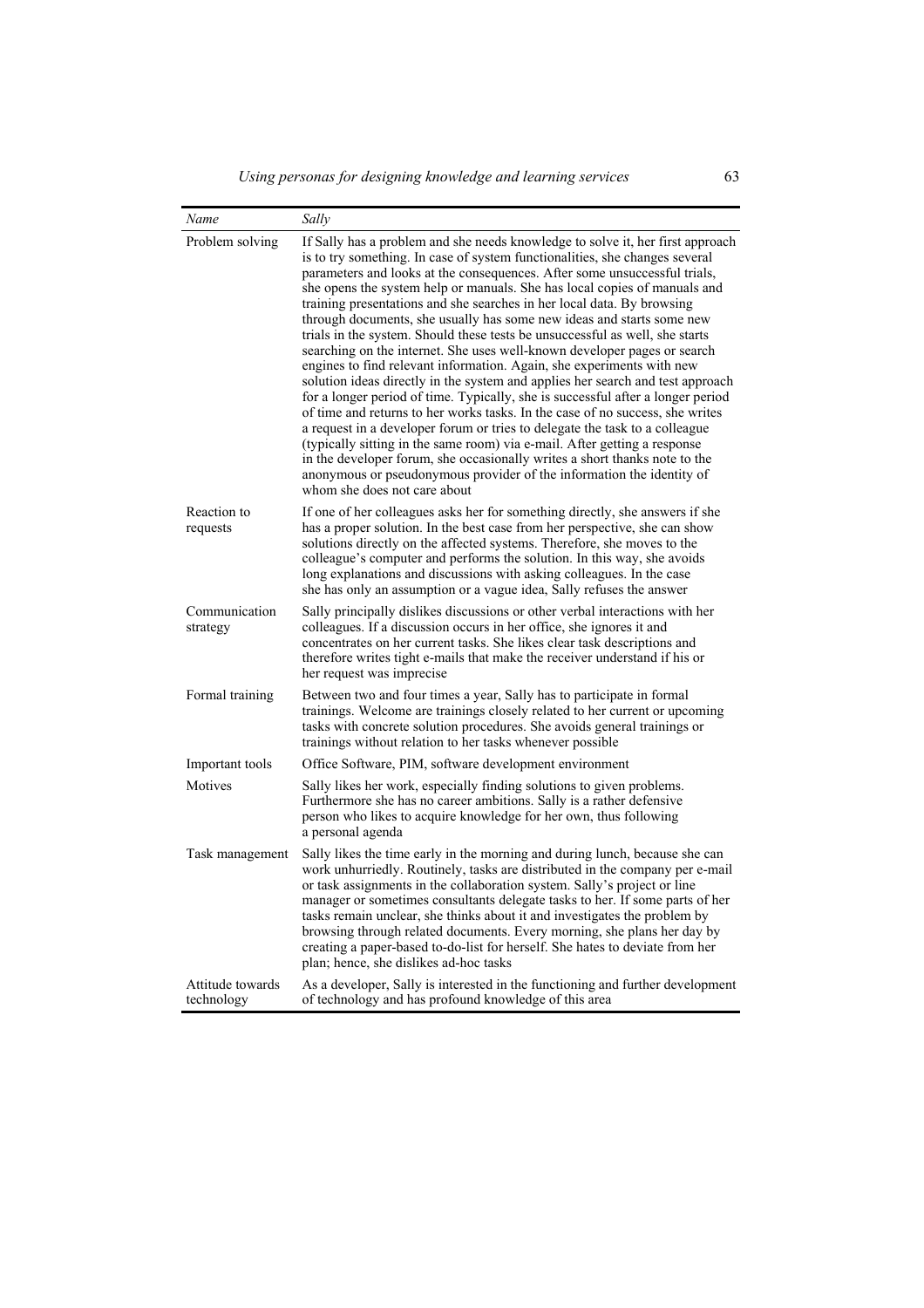# **5 The communicative type**

The real-world persons that have been ethnographically studied to form this persona work as technical consultants directly with customers. The persona is described in the following according to the criteria described in Section 2.

| Name                                        | Igor                                                                                                                                                                                                                                                                                                                                                                                                                                                                                                                                                                                                                                                                                                                                                                                                                                                                                                                                                                                                                                                                                                                                                                                         |
|---------------------------------------------|----------------------------------------------------------------------------------------------------------------------------------------------------------------------------------------------------------------------------------------------------------------------------------------------------------------------------------------------------------------------------------------------------------------------------------------------------------------------------------------------------------------------------------------------------------------------------------------------------------------------------------------------------------------------------------------------------------------------------------------------------------------------------------------------------------------------------------------------------------------------------------------------------------------------------------------------------------------------------------------------------------------------------------------------------------------------------------------------------------------------------------------------------------------------------------------------|
| Motto                                       | There are no stupid questions, only stupid answers                                                                                                                                                                                                                                                                                                                                                                                                                                                                                                                                                                                                                                                                                                                                                                                                                                                                                                                                                                                                                                                                                                                                           |
| Education and<br>professional<br>background | He holds a Bachelor degree in Management and Economics and a Master's<br>degree in Information Systems. He worked two years in an international<br>company and has been employed for one year in the company                                                                                                                                                                                                                                                                                                                                                                                                                                                                                                                                                                                                                                                                                                                                                                                                                                                                                                                                                                                 |
| Role                                        | Igor works as IT consultant in the consulting department of the company<br>and his most relevant tasks are not standardised at all (excluding<br>administrative tasks)                                                                                                                                                                                                                                                                                                                                                                                                                                                                                                                                                                                                                                                                                                                                                                                                                                                                                                                                                                                                                       |
| Workplace                                   | He works in different project teams, offices and stays mainly in client<br>offices. Typically, he works together with two or three other people from<br>our company and shares small offices                                                                                                                                                                                                                                                                                                                                                                                                                                                                                                                                                                                                                                                                                                                                                                                                                                                                                                                                                                                                 |
| Learning                                    | Igor has to continuously acquire new knowledge, especially about clients'<br>circumstances. Igor's demand for learning occurs during execution of work<br>tasks, typically in customer projects. Knowledge about clients and their<br>routines is highly relevant, but not part of formal trainings                                                                                                                                                                                                                                                                                                                                                                                                                                                                                                                                                                                                                                                                                                                                                                                                                                                                                          |
| Knowledge                                   | His tasks require a wide variety of knowledge and highly depend on<br>involved systems at client side and on clients themselves. Specific<br>knowledge about clients is usually not transferable to other clients;<br>however, previous experiences and best practices are crucial to fulfil Igor's<br>job. Knowledge about other people and their skills are highly relevant                                                                                                                                                                                                                                                                                                                                                                                                                                                                                                                                                                                                                                                                                                                                                                                                                |
| Content types                               | He primarily uses personal information management elements, like e-mail,<br>contact information or calendar entries. Moreover, presentations related<br>to the client or the technology and documentations are important.<br>Figures which summarise complex structures are useful for Igor                                                                                                                                                                                                                                                                                                                                                                                                                                                                                                                                                                                                                                                                                                                                                                                                                                                                                                  |
| <b>Structures</b>                           | He organises his own workspace with hierarchies based on topics and<br>projects. His team uses project-based folder structures with a standardised<br>format. Sometimes, Igor tags pictures in online picture collections, like<br>Picasa. But, mainly, Igor relies on (Desktop) search as well as lets his<br>colleagues take care of the structures                                                                                                                                                                                                                                                                                                                                                                                                                                                                                                                                                                                                                                                                                                                                                                                                                                        |
| Problem solving                             | If Igor has a problem and he needs knowledge to solve it, his first approach<br>is to ask people currently in his room. He has no stoppages. If nobody in the<br>room has a proper answer or knows another person who can help, he initiates<br>a discussion about the topic regardless of what tasks his colleagues are<br>currently engaged in. Different ideas and perspectives on the main problems<br>are discussed. In many cases, solution ideas could be generated or the<br>discussion team can refer to somebody. At least, he gets a more concrete<br>and comprehensive problem understanding. After such a discussion, all<br>participating people have learned something no matter whether they need<br>it right now or not and become more aware of Igor's activities. If the<br>discussion is unsuccessful, he moves to other relevant people in the building<br>or he calls people. If Igor has the opportunity to move to a person physically,<br>he prefers that. Personal meetings allow him to interact in a more personal<br>way and to amplify social relationships. In case nobody could help Igor and<br>he has no helpful contact in mind, he searches the internet |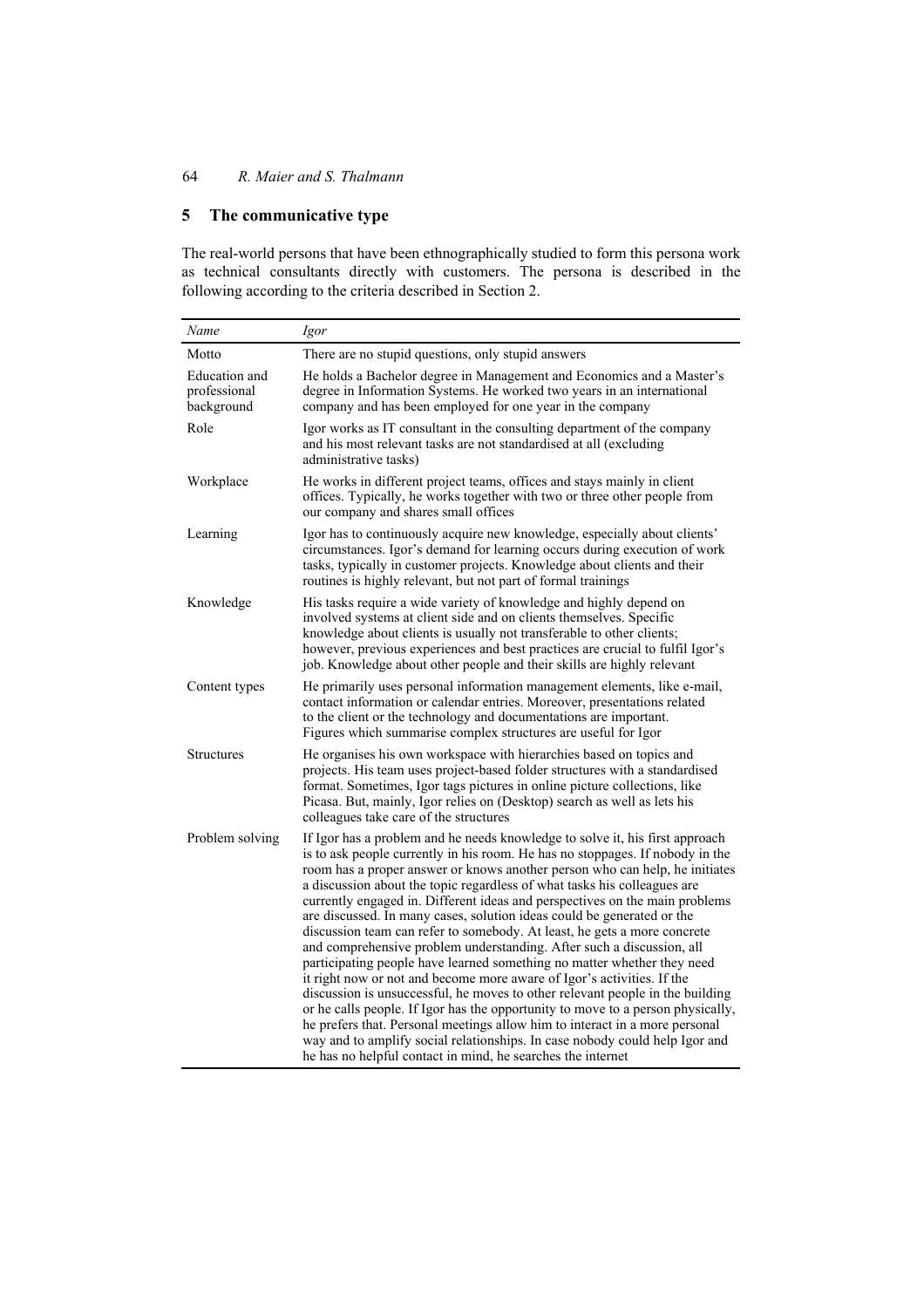| Name                           | Igor                                                                                                                                                                                                                                                                                                                                                                                                                                                                                                                                                                                                                                                                                               |
|--------------------------------|----------------------------------------------------------------------------------------------------------------------------------------------------------------------------------------------------------------------------------------------------------------------------------------------------------------------------------------------------------------------------------------------------------------------------------------------------------------------------------------------------------------------------------------------------------------------------------------------------------------------------------------------------------------------------------------------------|
| Reaction to<br>requests        | Igor asks many people for help and many people ask Igor for help. Igor has<br>good knowledge and he likes to help other people. Usually, Igor has a proper<br>answer in mind or at least an idea. Many times such an explanation ends in a<br>discussion in which Igor involves other people. Furthermore, Igor could<br>name other helpful people                                                                                                                                                                                                                                                                                                                                                 |
| Communication<br>strategy      | Igor has a good network and maintains relationships to other people<br>intensively. If he meets new and interesting people, especially people from<br>clients, he tries to have a small chat in order to scan their skills and to<br>exchange contact information. So, he can access these people more easily in<br>case he needs help. Igor is somebody known all over the place and he attends<br>every informal event he can. Lunch and coffee breaks are sacred for him.<br>He uses these breaks to get information about other people's work and<br>activities or to discuss own work problems. Thus, he has a comprehensive<br>picture of ongoing activities and is constantly well informed |
| Formal training                | Between two and four times a year, Igor participates in formal trainings.<br>He likes such events because it gives him the opportunity to have a break<br>from the busy consulting business and an opportunity for networking.<br>Welcome are trainings related to Igor's activities and generally applicable<br>to many different cases. Training materials, e.g., presentations, are not<br>particularly important for him. Contact details of all participating people<br>and especially of the trainer are most valuable                                                                                                                                                                       |
| Important tools                | Office software, PIM, instant messaging, social networking software, mind<br>mapping software                                                                                                                                                                                                                                                                                                                                                                                                                                                                                                                                                                                                      |
| <b>Motives</b>                 | Igor is highly motivated and he likes his tasks and job and even more so his<br>colleagues. Some of his personal interests overlap with his job tasks and thus<br>he is very interested to work in projects which are closely related to his<br>interests. Furthermore, he meets many colleagues in his leisure time in which<br>he acts as opinion leader with respect to the latest mobile communication<br>devices. Igor is an extrovert who is driven by social belonging needs                                                                                                                                                                                                                |
| Task management                | In general, he is guided by milestones from his projects. In daily business,<br>his work is based on ad-hoc processes, on communication and thus often<br>unpredictable                                                                                                                                                                                                                                                                                                                                                                                                                                                                                                                            |
| Attitude towards<br>technology | Igor is very interested in the newest technology, especially in the consumer<br>sector                                                                                                                                                                                                                                                                                                                                                                                                                                                                                                                                                                                                             |

# **6 The anchorwoman**

The real-world persons that have been ethnographically studied to form this persona work as group managers responsible for between 4 and 10 employees. The persona is described in the following according to the criteria described in Section 2.

| Name  | Aisha                                                                                                                                                                |
|-------|----------------------------------------------------------------------------------------------------------------------------------------------------------------------|
| Motto | There is nothing, but experiencing it by yourself, so try and make errors;<br>however, if we should translate it into a (customer) product, it needs to<br>go formal |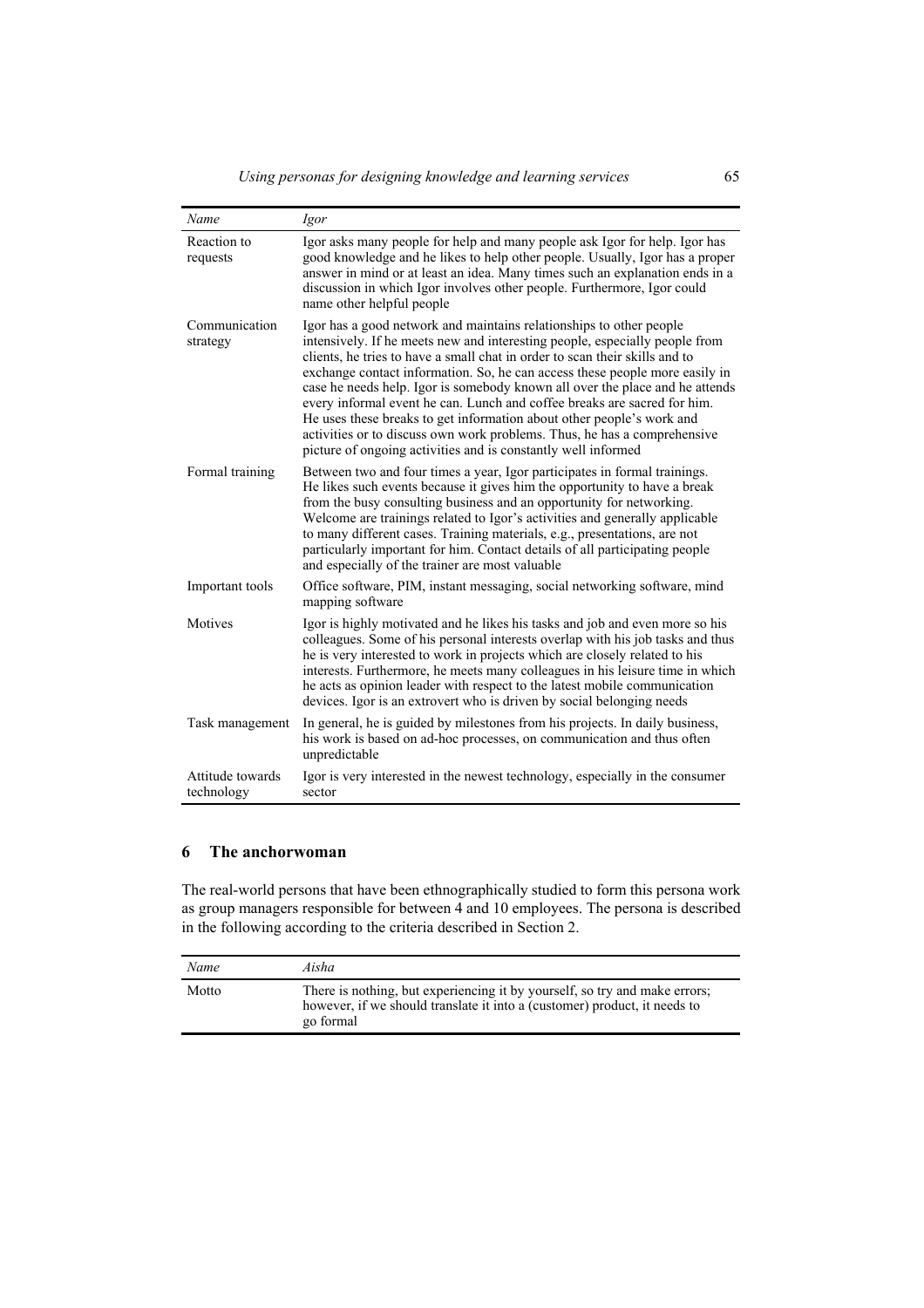| Name                                        | Aisha                                                                                                                                                                                                                                                                                                                                                                                                                                                                                                                                                                                                                                                                                                                                                                                                                                                              |
|---------------------------------------------|--------------------------------------------------------------------------------------------------------------------------------------------------------------------------------------------------------------------------------------------------------------------------------------------------------------------------------------------------------------------------------------------------------------------------------------------------------------------------------------------------------------------------------------------------------------------------------------------------------------------------------------------------------------------------------------------------------------------------------------------------------------------------------------------------------------------------------------------------------------------|
| Education and<br>professional<br>background | She is a Master of Management Information Systems. Since her recruitment,<br>she has been involved in an innovation project concerned with developing<br>internal competencies about a new product promoted by a big vendor<br>of standard enterprise systems which is the company's primary business<br>partner. Aisha was manager of an internal project with the goal of the<br>product's deployment within her company. For the last two years, she has had<br>a number of formal training courses provided by the vendor of standard<br>enterprise systems and thus is now a certified analyst for the product she is<br>responsible. She kept with the project until it matured into a product being<br>now sold to leading customers. Aisha was the only person in the company who<br>had profound knowledge and long-standing experiences with the product |
| Role                                        | Aisha leads a group of seven people responsible for operation and<br>maintenance of productive business application systems according<br>to predefined service levels. She is still heavily involved in software<br>development and is the network centre for every aspect of this product.<br>From all these experiences, Aisha has learned not only to rely on personal<br>communication and her network, but that once the product had left<br>the experimental state, formal agreements gradually grew important.<br>When she was promoted to manager of a group responsible for application<br>development she felt the dramatically changed role and the need for formal<br>approval of even the tiniest change that would be made to operative business<br>applications                                                                                     |
| Workplace                                   | Aisha shares one office room with four of her team members                                                                                                                                                                                                                                                                                                                                                                                                                                                                                                                                                                                                                                                                                                                                                                                                         |
| Learning                                    | Due to her new role, Aisha still needs to learn a lot. Therefore, she attends<br>formal trainings and reads recent papers about upcoming product<br>developments during her working time. She also spends a part of her leisure<br>time to read the company's process documentation on certain administrative<br>processes and exchanges experiences with fellow team leaders                                                                                                                                                                                                                                                                                                                                                                                                                                                                                      |
| Knowledge                                   | Aisha needs to know the technology, she is responsible for. Therefore, Aisha<br>reads product documentation and stays informed about projects her team<br>members are working on by reading meeting minutes. Only if things remain<br>unclear, she asks her colleagues. As team leader, she needs to gain knowledge<br>about management, leadership and related processes in the company                                                                                                                                                                                                                                                                                                                                                                                                                                                                           |
| Content types                               | Aisha does not have any content or documents that are not part of the<br>organised content space coordinated by the organisation which she constantly<br>uses to support all aspects of her work. This includes her personal information<br>management system (calendar, address book and task list)                                                                                                                                                                                                                                                                                                                                                                                                                                                                                                                                                               |
| Structures                                  | Organised content space coordinated by the organisation. All her documents<br>are accessible by her co-workers                                                                                                                                                                                                                                                                                                                                                                                                                                                                                                                                                                                                                                                                                                                                                     |
| Problem solving                             | If Aisha has a problem or she needs knowledge in order to fulfil a task,<br>she firstly searches in the organisational knowledge base. If the search was<br>unsuccessful, she searches in the developer fora or she contacts a known<br>expert. The needed translation from the informal, experimental and<br>explorative world of innovation to the formal, routinised and productive world<br>of operative business applications is what she excels in                                                                                                                                                                                                                                                                                                                                                                                                           |
| Reaction to<br>requests                     | When she is addressed with a new problem, she always first tries to be helpful<br>by transferring a pointer towards a formally approved source of content. If that<br>does not work, she starts her own interrogation and updates formal documents<br>in the employee portal, specifically the quality management space so that the<br>problem will be solved according to the rules next time                                                                                                                                                                                                                                                                                                                                                                                                                                                                     |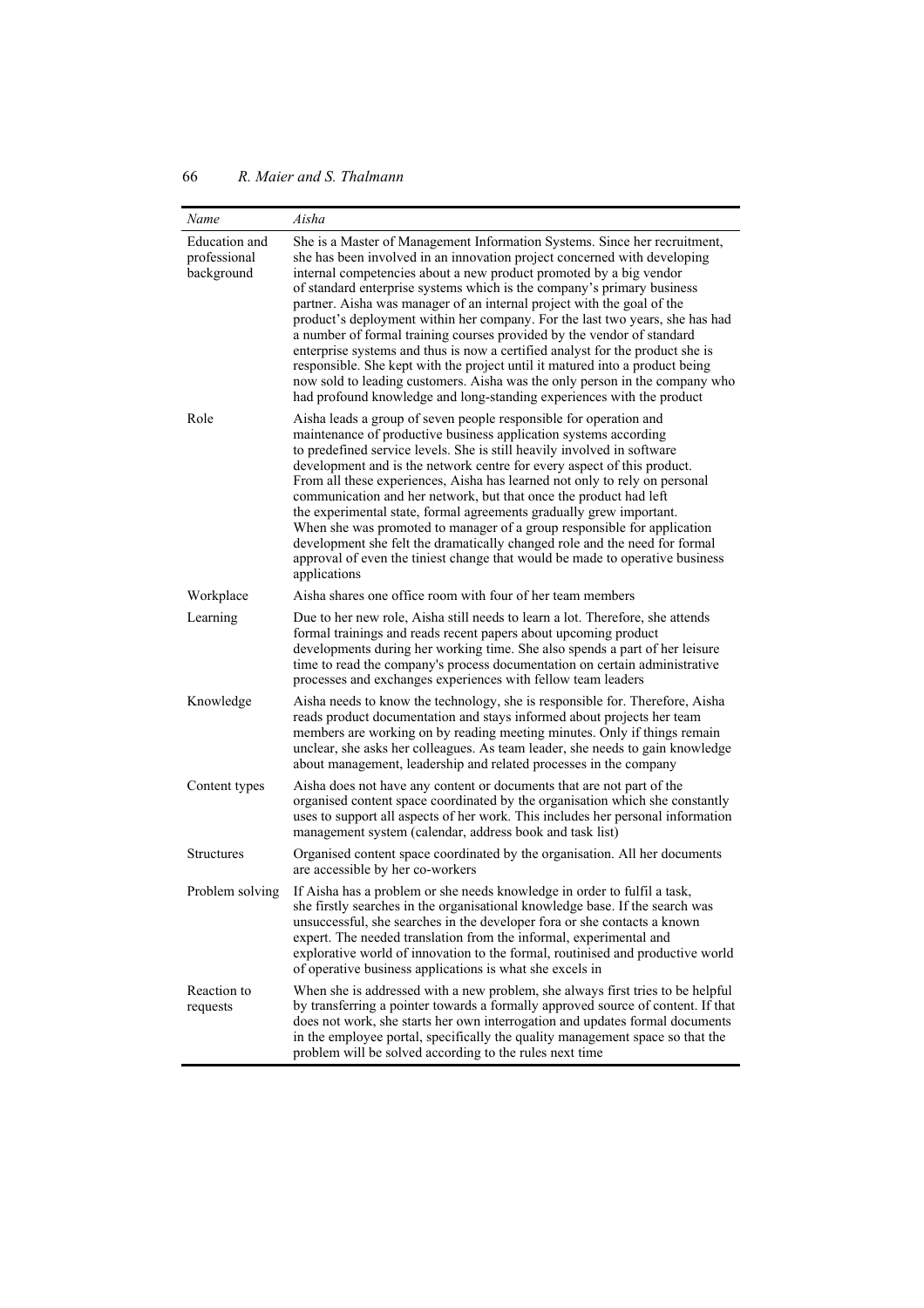| Name                           | Aisha                                                                                                                                                                                                                                                                                                                                                                                                                                                                                                                                                                                                                                          |
|--------------------------------|------------------------------------------------------------------------------------------------------------------------------------------------------------------------------------------------------------------------------------------------------------------------------------------------------------------------------------------------------------------------------------------------------------------------------------------------------------------------------------------------------------------------------------------------------------------------------------------------------------------------------------------------|
| Communication<br>strategy      | She typically communicates very efficiently. Telephone calls rarely last<br>longer than 2–3 min. E-mails usually consist of a sentence and a link. This is<br>important because she receives a large number of phone calls,<br>e-mails or personal questions every day. Her network is topic-oriented<br>on her product and includes business consultants, software developers and<br>infrastructure managers. Recently, she has knitted a tight network with the<br>main customers as well due to the fact that the product requires integration<br>with a number of application systems and thus involves a large amount of<br>communication |
| Formal training                | She usually visits training courses provided by the vendor of standard<br>enterprise systems. Besides, she attends an internal management program                                                                                                                                                                                                                                                                                                                                                                                                                                                                                              |
| Important tools                | PIM, DMS, CMS, Office Software, software development environment                                                                                                                                                                                                                                                                                                                                                                                                                                                                                                                                                                               |
| Motives                        | She enjoyed the time to experiment with new products. Besides<br>technological aspects, she is interested in the development of her career and<br>therefore applied for the internal management program. Aisha continuously<br>strives to comprehend the world surrounding her, making sense of her<br>environment and increasing her own power and status within the<br>organisation                                                                                                                                                                                                                                                          |
| Task management                | Due to the fact that the product Aisha is responsible for is in high demand,<br>her schedule is consistently filled to capacity. Thus, she has learned quickly<br>how to organise her work well. She entirely relies on putting whatever<br>content or messages she receives into formal documents or formal<br>communication channels                                                                                                                                                                                                                                                                                                         |
| Attitude towards<br>technology | Aisha has a positive attitude towards technology. Up to the time, she became<br>a team leader, she was interested in experimenting with new products.<br>Now, she shifted her interests towards providing working solutions, rather<br>than trying new things                                                                                                                                                                                                                                                                                                                                                                                  |

#### **7 Individuation, interaction, information**

The three personas differ quite a lot with respect to their requirements for knowledge and learning services. A comprehensive knowledge infrastructure should address all learner types not to exclude some group that might prove important for organisational learning. Otherwise, even though, in principle, all knowledge workers might have access to services, some of them might simply not see how they can benefit from them and not accept the solution. This would then prevent the assimilation of knowledge and learning services into practices of handling knowledge along the knowledge maturing process (Maier and Schmidt, 2007). Furthermore, by all types of learners participating, they can jointly develop knowledge on a collective level.

According to the personas identified in our study, knowledge and learning applications in organisations are used for three distinctive activities handling knowledge and learning resources: individuation, interaction and information. Individuation means the visible linking of contents with individual employees. Interaction means networking and sharing of knowledge in informal processes. Information literally means bringing into a form and is required when the boundaries of work groups or communities who share a common understanding of a domain should be surpassed. This involves the bundling of diverse strands of developments signed by individuals in individuation and shared among a group with strong ties in interaction in order to create new organisational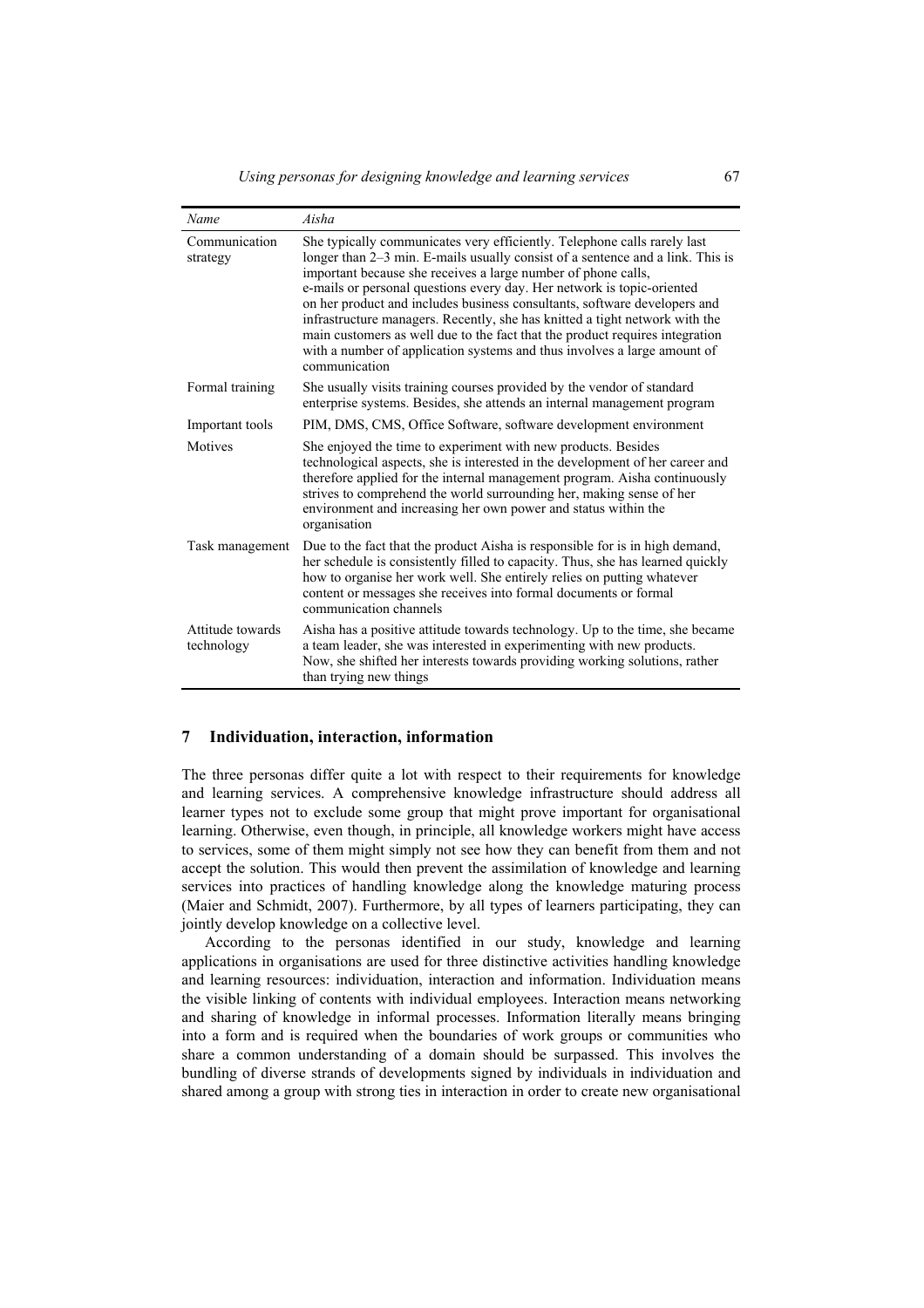competencies, products, services or improved business processes that can be handed on to people outside the group with strong ties.

Figure 1 shows that these three activities can be aligned in a process that starts from appropriating a new idea to an individual (individuation), interacting to share the knowledge and finally putting it into a form that is understandable to knowledge workers who are not part of a closely related community (of practice or interest). According to our empirical findings, these activities seem to be the essence of workplace learning in the studied organisations. The resulting three steps can be characterised in more detail using several theories that help to get a more comprehensive picture of circumstances and happenings in the steps:

#### *Drives*

Evolution theory postulates that during evolution humans have developed a set of innate psychological mechanisms that drive their behaviour: acquire, defend, bond and comprehend (Watson, 2008). Our three personas differ with respect to what evolutionary drive prevails most in them concerning their handling of knowledge and learning resources. Sally is a rather defensive person who regards knowledge artefacts she has acquired as her 'personal belongings', while Igor is an extrovert who needs bonding in order to feel comfortable. Aisha's main drive is to construct a comprehensive image of real-world happenings in order to comprehend what is going on.

#### *Motives*

There are numerous motivation theories explaining human behaviour as an aim to satisfy a set of motives many of which build on (Maslow, 1943). Motives that drive the knowledge maturing process are social belonging, power, status, curiosity and self-realisation. Sally seems most closely pursuing her own agenda, termed self-realisation by Maslow. Igor, as mentioned above, thrives when he feels socially belonging. Aisha is highly aware of power relationships and status in her environment and plays an active role in this 'game'.

#### *Actions*

The steps typically involve many (knowledge) actions, e.g., access, collect, converge, coordinate, create, discuss, distribute, evaluate, identify, in-quire, network, prepare, request and review (Hädrich, 2008). However, there is a set of distinguished actions which describe the core of the step, i.e., the main activities that persons engage in when pursuing a certain step. In line with her motives, Sally prefers exploring a problem and possible solutions on her own, committing to them and then securing the results by marking them as her own. Igor has strong and weak ties with many other knowledge workers with whom he shares and consequently validates his knowledge. He endorses proposals and looks for backing of his own proposals. Aisha continuously reflects how to reach a broader target group with the knowledge elements she (co-)produces. Thus, she often looks for opportunities to turn previously informal, community knowledge into formal documents and, finally, whether there are ways to certify the knowledge and secure it for her company.

#### *Informing practices*

Finally, the steps can be characterised with the help of the primarily targeted informing practice: expressing, monitoring, translating and networking (Schultze, 2000).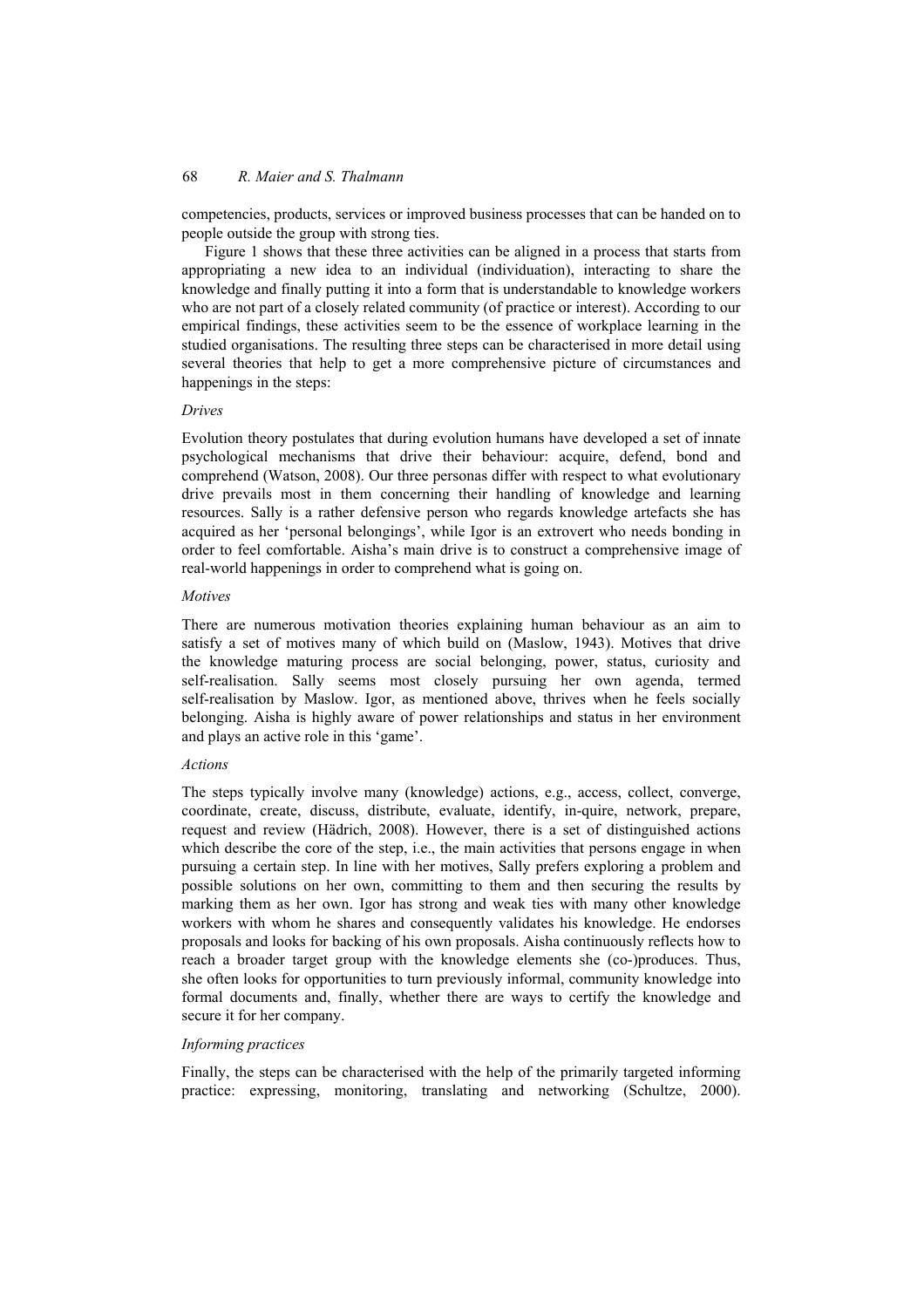Expressing can be found with all personas, e.g., Sally is engaged mostly in trial-and-error activities the results of which she expresses for her own files. Additionally, she continuously monitors (technical) developments within and also beyond the boundaries of the business ecosystem in which her company participates. Igor's main informing practice is networking with colleagues holding similar or complementary competencies. Aisha is mostly engaged in translating knowledge of varying degrees of maturity into forms that are better usable by other, often broader target groups, e.g., customers.

### *Knowledge elements*

Organisations typically handle large numbers of knowledge elements for a variety of application areas. Some of them can be classified into types of knowledge elements that are typical for individual steps of the knowledge maturing process. Sally commands a quite elaborate repository of her own ideas as well as written personal experiences (problems and solutions) which she visualises in a knowledge map only accessible by herself. The artefacts that Igor mostly deals with belong to his community, are accessible at least to his community if not publicly, but he also strives for advice by recognised experts. Aisha's knowledge elements mostly adhere to an agreed format and capture knowledge in a form reusable by knowledge workers that have a lower level of expertise with respect to the domain of Aisha's expertise and their access is regulated with a sophisticated system of access privileges.

#### *Expert level*

Instruction of e.g., employees new to a job position or a role encompasses artefacts, i.e., knowledge elements, from all of these steps. However, in order to directly benefit from interactions with our personas, the learners need to have already a minimum status of advanced beginner. Knowledge elements produced in an information step and interactions with Aisha are comparably easy to understand and only require the level of expertise that could be described as advanced beginner according to Dreyfus and Dreyfus (1986). Knowledge elements produced in the interaction step are contextualised and participating in discourses sparked by Igor at least requires the level of competent. Knowledge typically handled in an individuation step and handed on by Sally requires a skilful master or an expert to be able to fully benefit from it.

#### *Community link*

Due to the fact that knowledge produced in an information step is translated into a form suitable for a larger audience, e.g., by Aisha, legitimate peripheral participation (Lave and Wenger, 1991) is sufficient in order to have access to and work with it. Knowledge produced in an interaction step, e.g., by Igor and his colleagues, requires that the knowledge worker has already become an accepted and understanding member of the community. Finally, knowledge produced in an individuation step, e.g., by Sally, is only fully entrusted to recognised experts in that community.

#### *Tools*

Sally collects contents for her own personal portfolio on her personal notebook and 'signs' all her contributions with her name, e.g., in her Blog, and links them to her profile in her personal learning environment. Igor is mostly engaged in communication, is always aware of who is working on what and heavily uses social networking tools.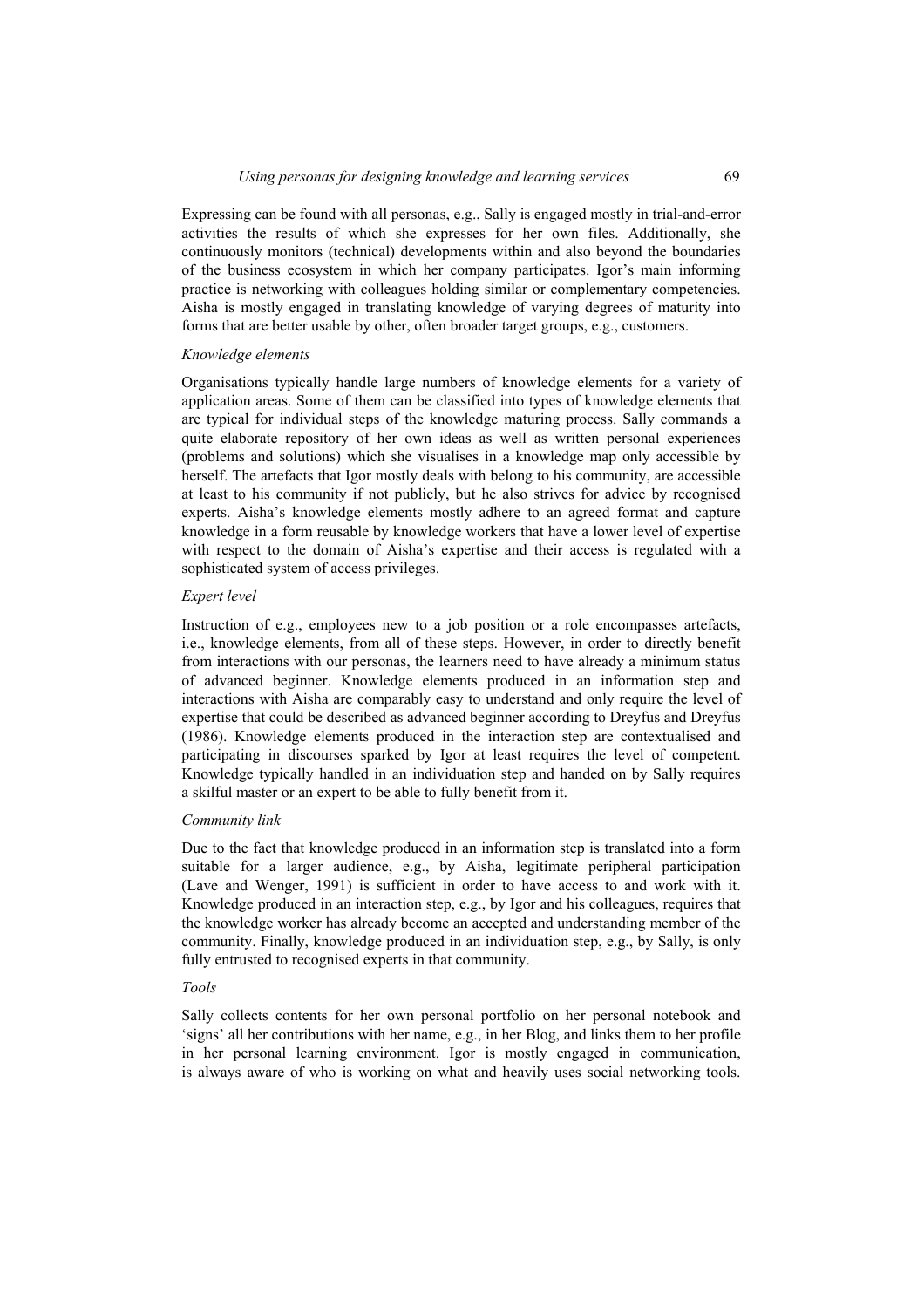Aisha strongly relies on formally approved, coordinated structures as can be found in employee portals and Wikis which are consequently and continuously updated.





### **8 Theses**

The three scenarios contrast quite different work and learner types which are typical for the knowledge workers we worked with. In the following, we briefly summarise the main findings out of the three personas described above as theses:

#### *Thesis 1: Diverse learner types are currently only individually supported by IT tools.*

Sally relies on content management tools, particularly for searching, retrieving and storing in her own portfolio. This includes micro-blogging not to forget any one of her quick fixes to problems. Igor intensively uses tools that support the management of contacts or profiles respectively and offer communication and networking services. He suffers from a clear demarcation between company-internal contacts and contacts external to the company served by incompatible sets of tools. Aisha has a say in designing coordinated organisational tools to which she is strongly committed. She does not see any advantages in opening up communication channels or content spaces without organisational legitimation. However, organisationally coordinated tools are typically optimised for requirements other than learning requirements, e.g., business process management, quality management, customer relationship management. There is a plethora of tools available for each individual step, but there are rarely tools that bridge the gaps between the steps.

#### *Thesis 2: Learner types are contingent entities.*

The three identified learner types are idealistic. In real settings, knowledge workers continuously mix the qualities characterising our personas. The actual shares depend on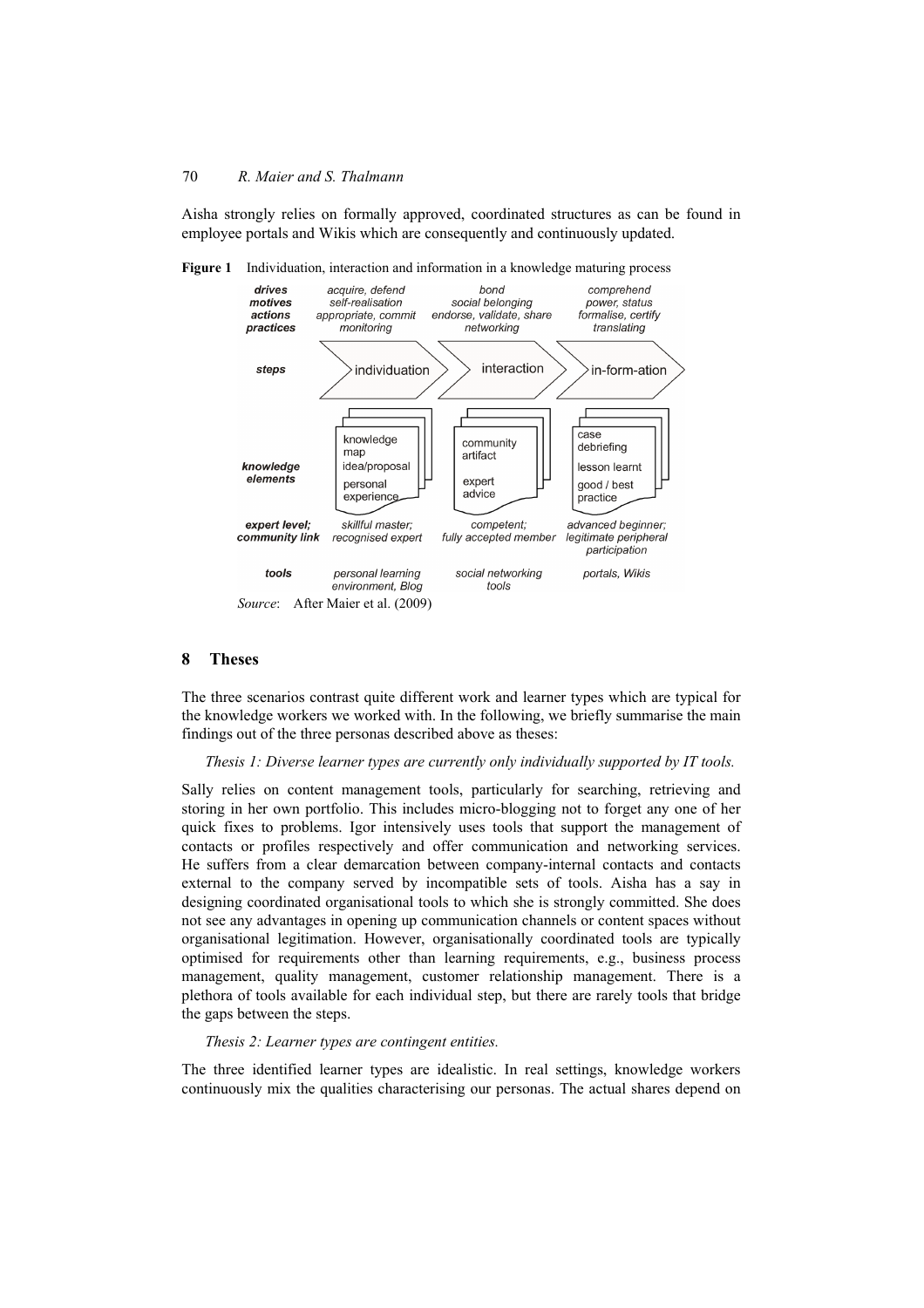personal characteristics, the community of which the knowledge worker is currently a member, the task at hand and the prevailing IT regime.

# *Thesis 3: Informal learning does not necessarily mean that learning material used is informal.*

Particularly Aisha shows that informal learning results can be consequently translated into formal documents which are then recommended or prescribed for further learning processes. Formal documents are also considered an important input by Sally who would then go about trying the suggested solutions and make her own experiences. Only Igor almost entirely relies on informal communication when he goes about learning and knowledge sharing.

### *Thesis 4: Workplace learning activities are uncoordinated, although individuals develop learner type-dependent knowledge routines.*

Although most knowledge workers in the studied company are more or less enthusiastically engaged in applying tools to facilitate their own productivity in handling knowledge and learning resources, few have thought about the guidance of these individual activities. Thus, individuals develop their own knowledge routines in a trial-and-error procedure. Due to communication between individuals, routines are slowly and gradually also taken over by others so that patterns as the ones described above emerge in larger numbers. This process is driven by curiosity and by the demand to be an acknowledged member of a group engaged in using trendy tools rather than by the need to increase productivity of workplace learning.

# *Thesis 5: Tool innovation is driven bottom-up, not top-down*

New tools are introduced in a bottom-up pattern of innovative use in a small community before they are eventually officially legitimated and their use is reinforced throughout the organisation. For example, Sally uses several new internet-based platforms that are not known by anybody else in the company unless Igor stumbles upon them. Igor always uses trendy communication platforms which are officially not supported in the studied company. Once Aisha has been convinced of the usefulness of new tools, she eagerly helps in establishing structures and policies needed for their roll-out. Igor and Aisha act as filters ensuring easy use, playfulness and social acceptance (Igor) as well as official legitimation, integration with other tools and adherence to company policies (Aisha).

*Thesis 6: Needs for knowledge and learning services.* 

Consequently, there is a need for 'gardening', i.e., maintaining, structuring and organising the heterogeneous set of tools used for handling knowledge and learning in an organisation. Examples for these tools are

- 1 *Individuation*: Experience data base, Weblog, micro-Blog, idea management tool, skill management, expertise locator
- 2 *Interaction*: Management of online profiles and people finder tools (social identity), creation and maintaining relationships (social network), awareness about network activities (social presence), commenting and recommending (social feedback), sharing of contents (social spaces) supporting co-existence, communication, coordination and cooperation, collaborative filtering, co-authoring, community spaces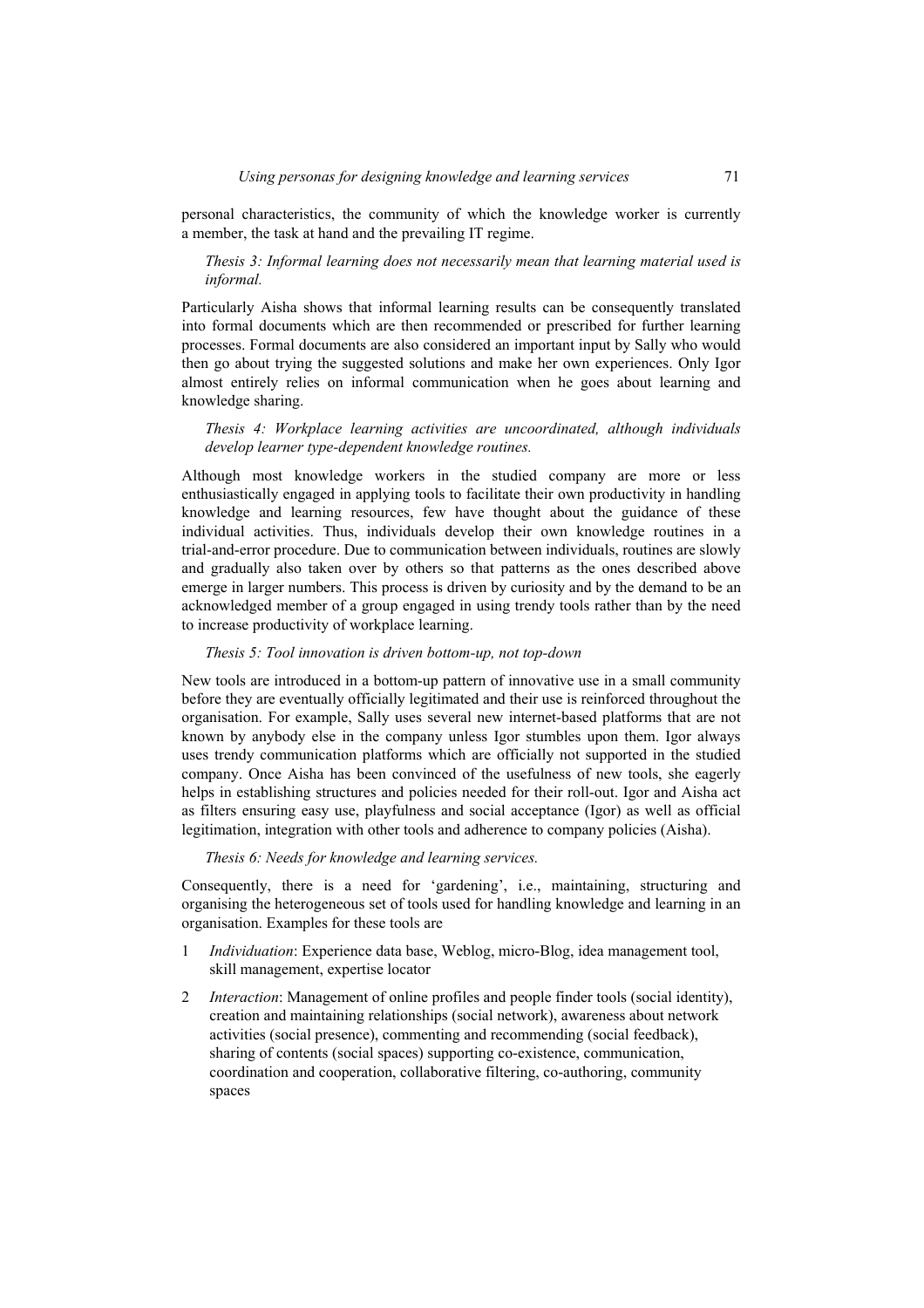3 *Information*: Content management tools, (semantic) Wikis, document management systems, business process warehouses and portals. Preferences such as the ones depicted above with respect to the three personas can be used in order to determine which services need to be offered in an organisation's enterprise knowledge and learning infrastructure. Sally, Igor and Aisha have diverging requirements that can be seen as proxies for various types of knowledge workers that were identified as important in our empirical study.

# **9 Conclusion**

In this paper, we presented findings of an ethnographically informed field study of an IT system house that were amalgamated into three personas. These personas describe typical, although idealistic, patterns of behaviour with respect to how knowledge and learning is handled on the work place by knowledge workers. Building on these richly described personas, individuation, interaction and information have been profoundly described as important knowledge and learning services each targeting one of the personas. Also, a number of theses have been formulated that help to inform initiatives that go about creating an enterprise knowledge and learning infrastructure. Corresponding activities have been taken up well in many organisations. However, these activities are mostly uncoordinated and individual knowledge workers develop their own routines that are shared haphazardly.

The three activities individuation, interaction and information are considered as useful building blocks for a maturing process that should be supported by a mash-up of contents and services. Each persona represents one step, so that learning technology-based services can be designed according to their individual needs without losing the focus of the process relating between the steps. Furthermore, design of this process as well as assignment of people driving the steps of the process could ensure 'gardening', i.e., maintaining, structuring and organising or guidance of workplace learning activities so that individual and organisational learning needs are served in a coordinated way.

# **Acknowledgements**

This work was co-funded by the European Commission under the Information and Communication Technologies (ICT) theme of the 7th Framework Programme (FP7) within the Integrating Project MATURE (Contract No. 216356).

# **References**

Aoyama, M. (2007) 'Persona-scenario-goal methodology for user-centered requirements engineering', *15th IEEE International Requirements Engineering Conference*, IEEE Computer Society, Delhi, India, pp.185–194.

Barley, S.R. and Kunda, G. (2001) 'Bringing work back', *Organization Science*, Vol. 12, pp.76–95.

Blackler, F. (1995) 'Knowledge, knowledge work and organizations: an overview and interpretation', *Organization Studies*, Vol. 16, pp.1021–1046.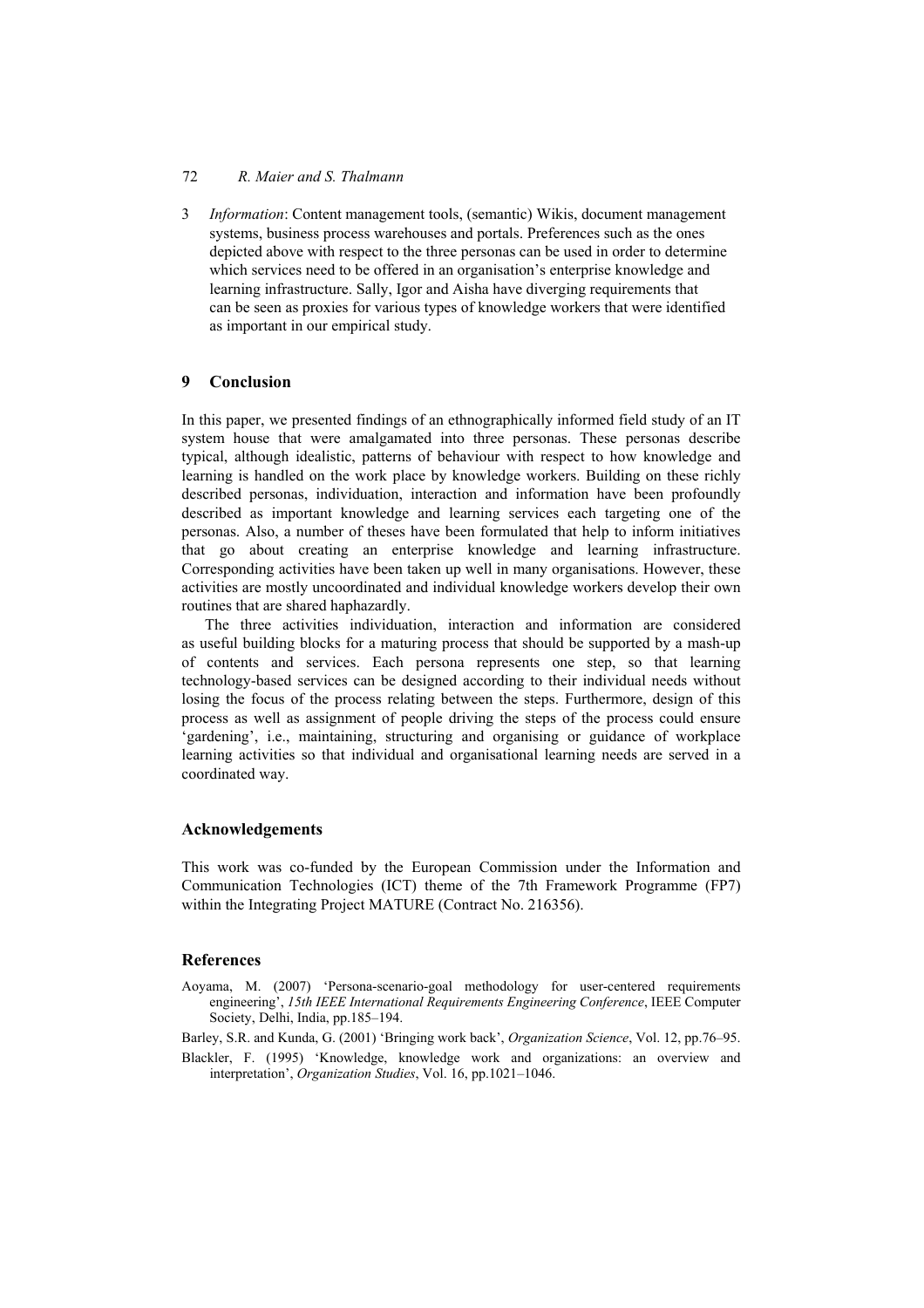- Blomquist, A. and Arvola, M. (2002) 'Personas in action: ethnography in an interaction design team', *Second Nordic Conference on Human-Computer Interaction*, Stockholm, Sweden**,** pp.197–200.
- Chang, Y., Lim, Y. and Stolterman, E. (2008) 'Personas: from theory to practices', in Tollmar, K. and Jönsson, B. (Eds.): *NordiCHI*, ACM, Lund, Sweden, pp.439–442.
- Coffield, F., Moseley, D., Hall, E. and Ecclestone, K. (2004) *Learning Styles and Pedagogy in Post-16 Learning A Systematic and Critical Review*, Learning and Skills Research Centre, London, pp.1–182, http://www.hull.ac.uk/php/edskas/learning%20styles.pdf
- Collin, K. (2006) 'Connecting work and learning: design engineers' learning at work', *Journal of Workplace Learning*, Vol. 18, pp.403–413.
- Cooper, A. (1999) *The Inmates are Running the Asylum*, Macmillan Publishing, Indianapolis, USA.
- Cooper, A. and Reimann, R. (2003) *About Face 2.0 The Essentials of Interaction Design*, Wiley Publishing, Inc., New York, USA.
- Dehnbostel, P., Molzberger, G. and Overwien, B. (2005) 'New forms of learning and work organization in the IT industry: a German perspective on informal learning', in Bascia, N. (Ed.): *International Handbook of Educational Policy*, Springer, New York, pp.1043–1063.
- Dreyfus, H.L. and Dreyfus, S.E. (1986) *Mind Over Machine. The Power of Human Intuition and Expertise in the Era of the Computer*, Free Press, New York.
- Eraut, M. and Hirsch, W. (2007) *The Significance of Workplace Learning for Individuals, Groups and Organisations Oxford and Cardiff*, SKOPE Research Centre, UK.
- Fetterman, D.M. (1999) *Ethnography Step by Step*, SAGE Publications Ltd., London.
- Goodwin, K. (2002) *Getting from Research to Personas: Harnessing the Power of Data*, Cooper Newsletters, http://www.cooper.com/journal/2002/11/getting\_from\_ research\_to\_perso.html
- Hädrich, T. (2008) *Situation-oriented Provision of Knowledge Services*, PhD Thesis, University of Halle-Wittenberg, Halle, Saale, Germany.
- Harper, R.H.R. (2000) 'The organisation in ethnography: a discussion of ethnographic fieldwork programs in CSCW', *Computer Supported Cooperative Work*, Vol. 9, pp.239–264.
- Illeris, K. (2003) 'Workplace learning and learning theory', *Journal of Workplace Learning*, Vol. 15, pp.167–178.
- Jordan, B. (1996) 'Ethnographic workplace studies and CSCW', in Shapiro, D., Tauber, M. and Traunmueller, R. (Eds.): *The Design of Computer Supported Cooperative Work and Groupware Systems*, Elsevier, Amsterdam, Netherlands, pp.17–42.
- Lamnek, S. (2005) *Qualitative Sozialforschung, 4. Auflage*, Beltz Verlag, Weinheim.
- Lave, J. and Wenger, E. (1991) *Situated Learning: Legitimate Peripheral Participation*, Cambridge University Press, Cambridge.
- Maier, R. and Schmidt, A. (2007) 'Charcterizing knowledge maturing: a conceptional model integrating e-learning and knowledge management', *4th Conference of Professional Knowledge Management (WM07)*, Potsdam, pp.325–333.
- Maier, R., Hädrich, T. and Peinl, R. (2009) *Enterprise Knowledge Infrastructures*, Springer, Berlin.
- Maslow, A.H. (1943) 'A theory of human motivation', *Psychological Review*, Vol. 50, pp.370–396.
- Millen, D.R. (2000) 'Rapid ethnography: time deepening strategies for HCI field research', *Conference on Designing Interactive Systems*, ACM Press, New York, USA, pp.280–286.
- O'Reilly, T. (2005) *Is Web 2.0. Design Patterns and Business Models for the Next Generation of Software*, http://www.oreillynet.com/pub/a/oreilly/tim/news/2005/09/30/what-is-web-20.html.
- Plowman, L., Rogers, Y. and Ramage, M. (1995) 'What are workplace studies for?', *Fourth European Conference on Computer-Supported Cooperative Work*, Stockholm, Sweden, pp.309–324.
- Pruitt, J. and Adlin, T. (2006) *The Persona Lifecycle*, Kaufmann Publisher, San Francisco.